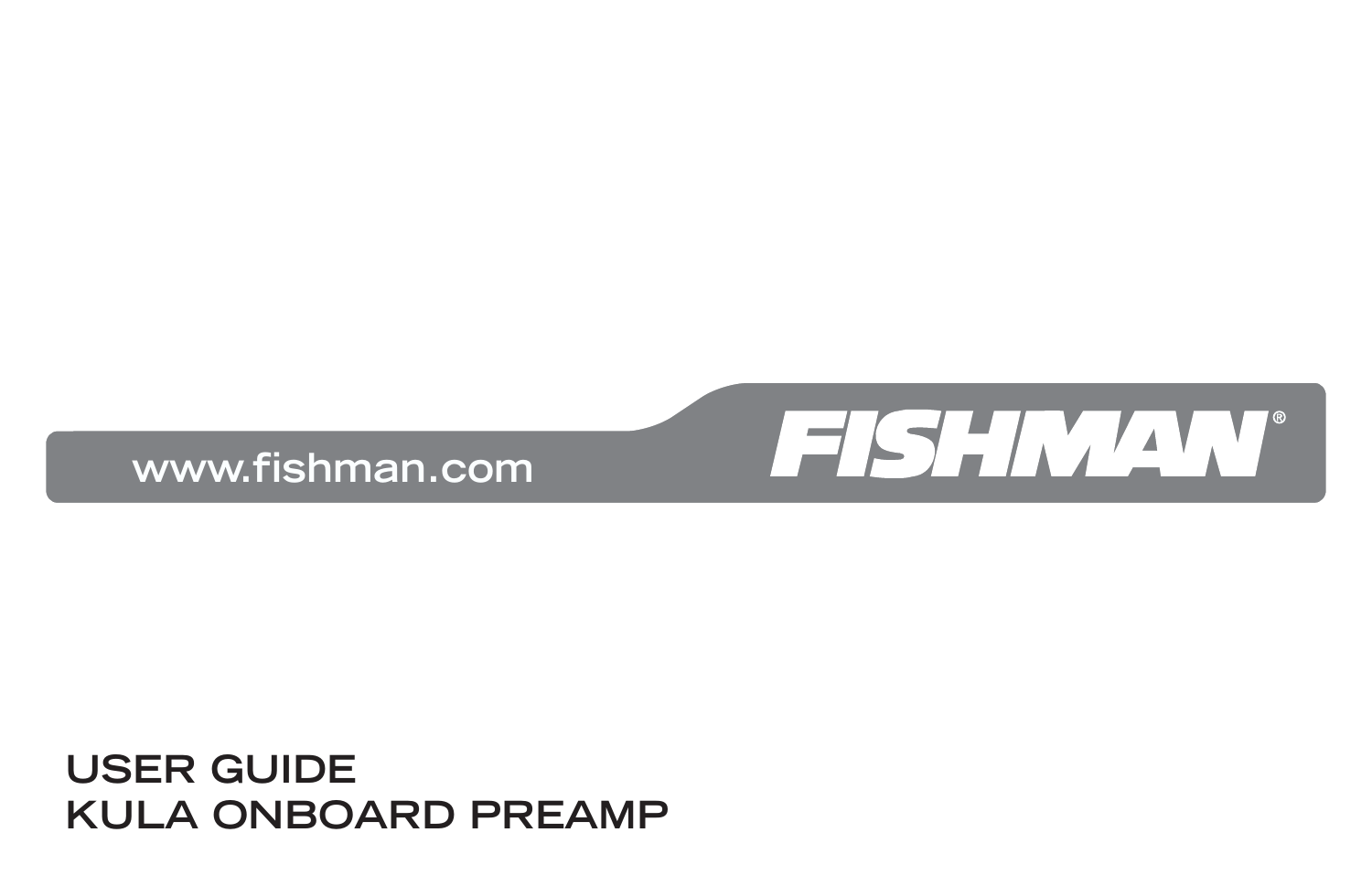## **Kula Quick Start**

**1. Set the controls •** Set **volume** off and **bass**, **middle** and **treble** to center.

**2. Plug in •** Connect to an amplifier or PA with a ¼-inch instrument cable. The **batt** light will flash once quickly to indicate it has switched on.

**3. Tune up •** Press the **tuner** button. When it's on, the tuner mutes the output signal. Press again to exit.

**4. Turn up •** Raise the **volume** and adjust the **bass**, **middle** and **treble** controls to your liking.

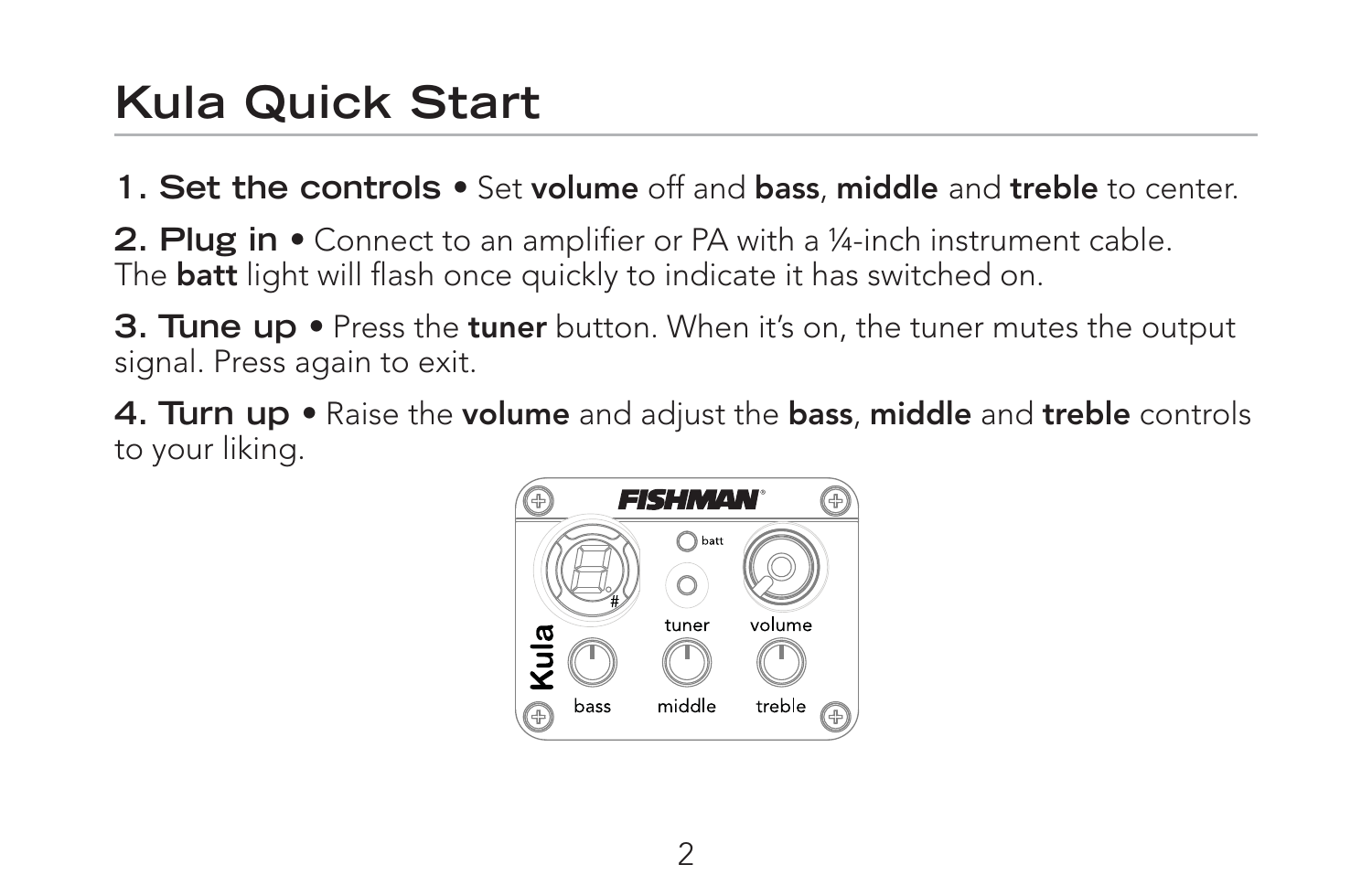## **Kula Controls**

**Volume •** For the cleanest signal, set the **volume** knob as high as possible, without causing distortion or feedback.

**Bass •** Boost here to add depth and weight to the sound of the instrument.

**Middle •** Turn the **middle** knob all the way left for a smooth "scooped out" tone at high volume levels. Raise the **middle** knob to the right of center to add midrange "bite" to the sound.

**Treble •** Boost to cut through the mix. Cut to mellow and subdue the sound.

**Tune •** Use the tuner lights as shown below to tune your instrument.



"A" note below pitch



in tune



"A" note above pitch



"A#" note in tune

When the **batt** lamp lights steadily it is time to change the battery. To conserve the battery, unplug the instrument and turn off the tuner when not in use.